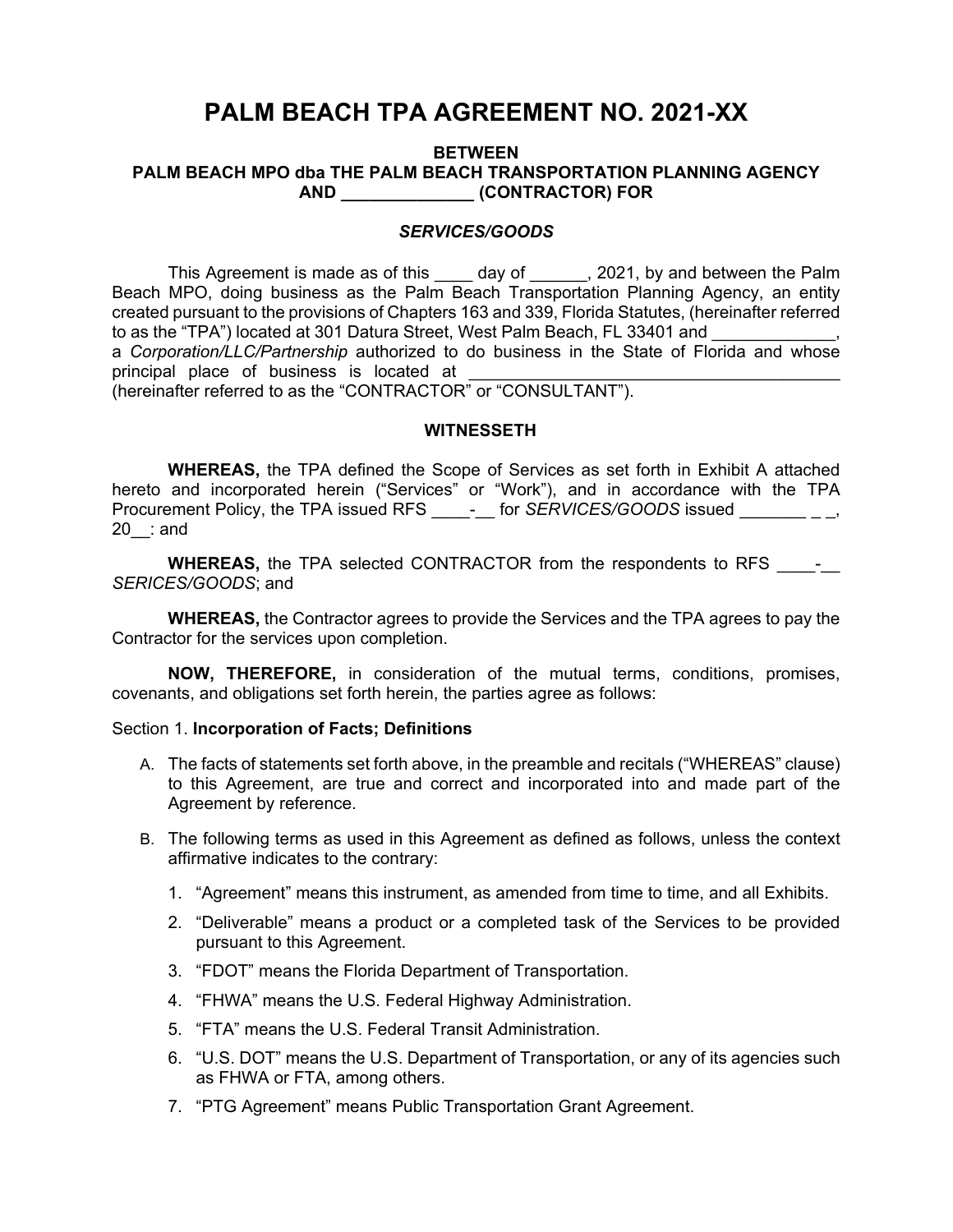- 8. "MPO Agreement" means Metropolitan Planning Organization Agreement.
- 9. TPA Fiscal year is July 1 through June 30.

Section 2. **Representatives.** TPA's representative during the performance of this Agreement is the Executive Director of the TPA, and CONTRACTORS's representative during the performance of this Agreement is \_\_\_\_\_\_\_\_\_\_\_\_\_\_\_\_\_\_\_\_\_\_\_\_\_\_\_, who shall serve as the primary contact. Either party to this Agreement may unilaterally change its representative during the term of this Agreement by giving notice to the other party. A change in the designation of CONTRACTOR's representative shall not affect CONTRACTOR's responsibility for the provision of the Services under this Agreement.

Section 3. **Term.** This Agreement shall take effect on \_\_\_\_\_\_\_\_\_\_\_\_\_\_\_, 20\_\_ and shall remain in full force and effect for a period of  $\Box$  ( ) months/days, expiring  $\Box$  , 20. *Two (2) additional twelve (12) month renewal options(s) may be exercised at the TPA's sole discretion. If the TPA elects to exercise the option(s), the TPA will notify the Contractor in writing of its election at least fifteen (15) days prior to the expiration of the then current term of the Agreement at the address set forth in Section 11 of this Agreement*.

## Section 4. **Services.**

- A. The TPA hereby engages the CONTRACTOR to render the Services set forth in Exhibit "A", attached hereto and incorporated herein. The Services are governed by this Agreement and may only be changed by written instrument signed by both parties.
- B. The CONTRACTOR shall comply with all applicable Federal, State, and local laws, Executive Orders, ordinances, and regulations relevant to the Services identified under this Agreement. If any provision of this Agreement requires the CONTRACTOR to violate any Federal, State, or local law, Executive Order, ordinance, or regulation, CONTRACTOR will immediately notify the TPA in writing of the appropriate changes and modifications that are necessary to proceed with the Services in compliance with the law.
- C. This Section 4. shall survive the termination of this Agreement.

### Section 5. **Payments.**

*A.* The TPA agrees to pay CONTRACTOR a maximum amount under this agreement of \$ 6. [2015] dollars in United States currency for the Services, including all out-ofpocket or reimbursable expenses. *If the TPA exercises the option(s) to extend the agreement, the maximum amount increases by \$\_\_\_\_\_\_\_\_\_. \_ \_\_dollars for each year extended. The TPA anticipates that funds will be allocated and distributed for each year of the Agreement as follows:* 

| TPA FY 2022        |  |
|--------------------|--|
| TPA FY 2023        |  |
| <b>TPA FY 2024</b> |  |
| TPA FY 2025*       |  |
| TPA FY 2026*       |  |
|                    |  |

*\* If TPA elects to extend the agreement.*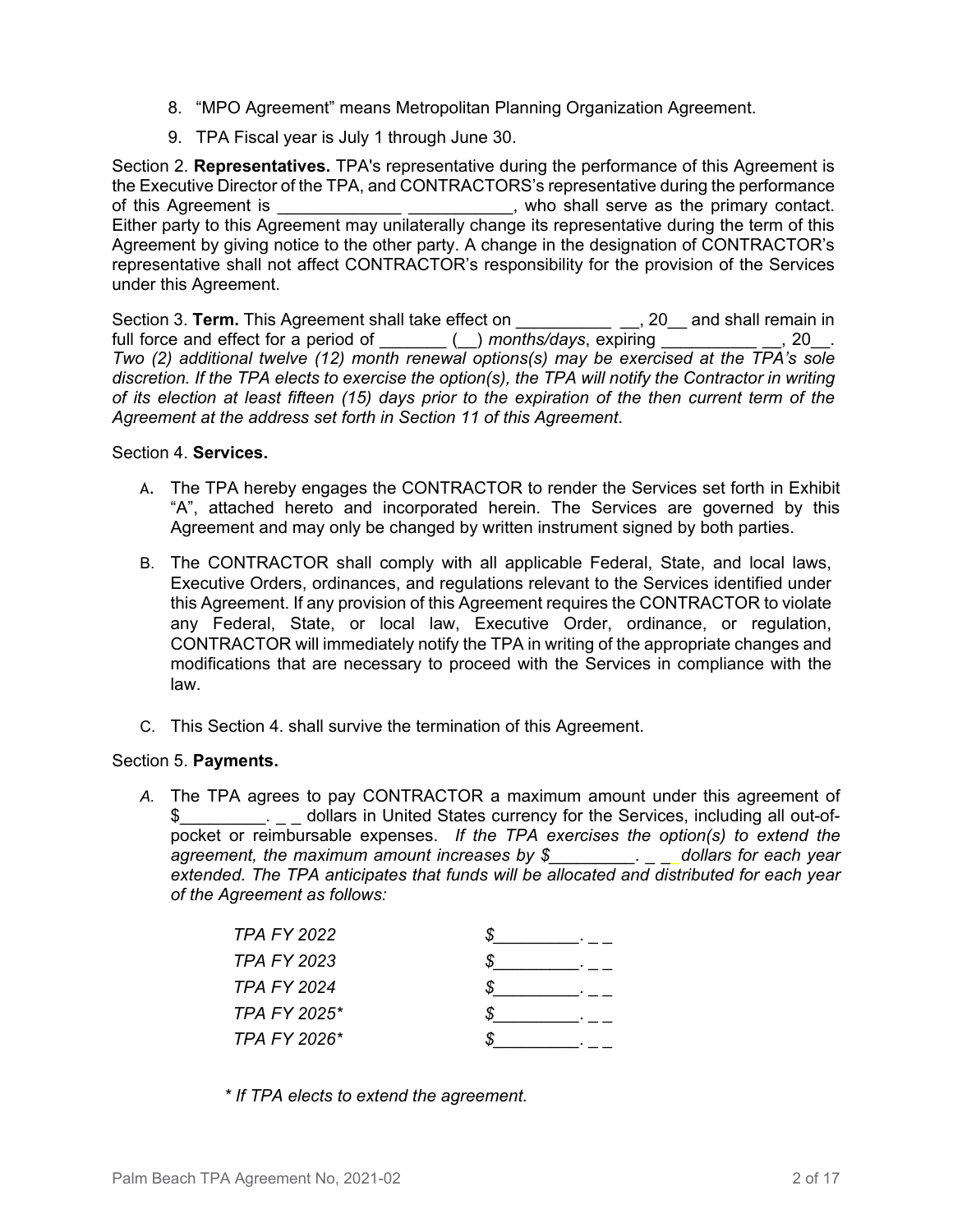- B. CONTRACTOR will bill the TPA on a monthly basis for services that have been completed and approved by the TPA. The CONTRACTOR'S charges for all work provided to the TPA shall not exceed the rates set forth in the Service Rate Schedule attached as Exhibit "B" which is hereby incorporated into this Agreement and made a part hereof. The parties agree that annual increases to said Service rates shall not exceed 3% (three percent), unless increased for good cause established by the CONTRACTOR and accepted by the TPA's Executive Director. Each invoice shall reflect charges for current period services. All invoices submitted by CONTRACTOR shall be itemized in sufficient detail so that the TPA and any other governmental entity with oversight over expenditures made pursuant to this Agreement may perform proper pre and post U.S. DOT or FDOT required audits of the invoices and determine that the Services have been properly performed.
- C. Within ten (10) TPA business days of receipt of the invoice, the TPA will evaluate the Services rendered to determine conformity to mutually agreed upon specifications. The TPA may deliver a notice of rejection to CONTRACTOR if the provided Services fail to conform to the mutually agreed upon specifications. CONTRACTOR shall, at no cost to TPA, promptly remedy such failure. Failure to deliver a notice of rejection within ten (10) TPA business days of receipt of the invoice constitutes acceptance Services.
- D. TPA shall pay CONTRACTOR for each invoice within thirty (30) days of TPA acceptance. Payments will be remitted to the CONTRACTOR at the address set forth in this Agreement or such other address as is designated in writing by CONTRACTOR to TPA.
- E. CONTRACTOR shall indicate "final invoice" on its last/final billing to TPA. This shall constitute CONTRACTOR's certification that all Services have been properly performed and all charges and costs properly invoiced to the TPA. CONTRACTOR shall waive the right to any charges not included on the final invoice. If any invoices are to be paid by a state or federal agency or TPA is to be reimbursed for expenditures it has made, CONTRACTOR shall submit all supporting documentation or detail required by TPA for such purposes and in accordance with the schedule established by TPA.

## Section 6. **Audits.**

- A. CONTRACTOR shall maintain adequate records to justify all charges, expenses, and costs incurred in estimating and performing the Work for at least seven (7) non-calendar years after completion or termination of this Agreement. In the event of litigation or settlement of claims arising from the performance of this Agreement, the CONTRACTOR shall maintain such records until notified by the TPA that the litigation or claims have been concluded and resolved. The CONTRACTOR shall maintain all records in Palm Beach County or such other location in the State of Florida approved by the TPA's representative in its sole discretion.
- B. The CONTRACTOR shall comply and cooperate with any audit, monitoring procedures, accounting process or other processes deemed appropriate by the TPA or FDOT, including but not limited to site visits and limited scope audits. FDOT, the State of Florida Chief Financial Officer, Comptroller or Auditor General, FTA or FHWA Administrator or the U.S. DOT or their authorized employees and representatives, and any agency thereof, shall have access to and CONTRACTOR shall make available its books, records, and documents related to the performance of this Agreement, for the purpose of inspection, audit, or reproduction during normal business hours at the TPA's or CONTRACTOR's place of business in Palm Beach County or other location identified in Palm Beach County and acceptable to the TPA for such purpose.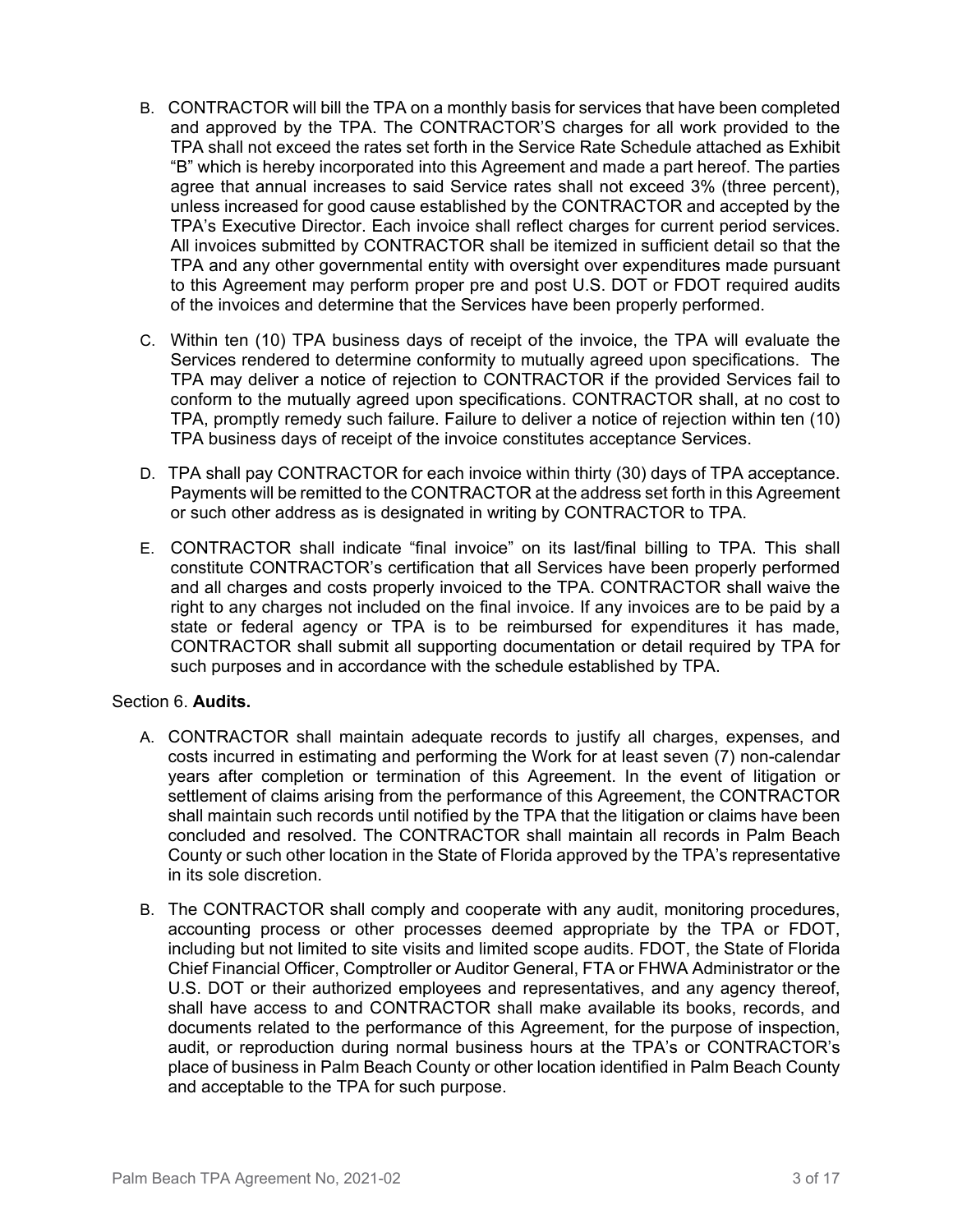C. The CONTRACTOR agrees to comply with s.20.055(5), Florida Statutes, and to incorporate in all subcontracts the obligation to comply with s.20.055(5), Florida Statutes.

Section 7. **Termination.** This Agreement may be terminated by the CONTRACTOR for cause upon thirty (30) days written notice to the TPA's representative, at its address set forth in this Agreement or other address designated in writing by the TPA in a notice to the CONTRACTOR. It may also be terminated, in whole or in part, by the TPA, with cause, upon five (5) days written notice to the CONTRACTOR, and without cause and for the convenience of the TPA upon thirty (30) days written notice to the CONTRACTOR at its address set forth in this Agreement or other address designated in writing by the CONTRACTOR in a notice to the TPA.

The CONTRACTOR shall not be entitled to any anticipated lost profits on uncompleted work or other damages as a result of the TPA's termination of this Agreement for convenience. The CONTRACTOR shall be paid for services rendered to the TPA's satisfaction through the date of termination except, if the CONTRACTOR is in default the TPA shall have a right to offset against the amount that would otherwise be payable to the CONTRACTOR to compensate the TPA for any actual damages suffered because of the CONTRACTOR default(s). The CONTRACTOR expressly acknowledges and agrees that thirty (30) days' notice is adequate consideration for the TPA's right to terminate for convenience. After receipt of a Termination Notice from the TPA, except as otherwise directed by the TPA, the CONTRACTOR shall:

- A. Stop work on the date and to the extent specified.
- B. Incur no further costs or place orders for materials, services, or facilities, except as may be necessary to complete that portion of the Work not terminated; provided, that the CONTRACTOR has obtained the TPA's agreement that such must be completed.
- C. Terminate and settle all orders and subcontracts relating to the performance of the terminated Work.
- D. Transfer all Work in process, completed Work, and other materials related to the terminated Work to the TPA.
- E. Continue and complete all parts of the Work that have not been terminated and prepare all necessary reports and documents required under the terms of this Agreement, up to the date of termination, as requested by the TPA's representative.

Section 8. **Indemnification.** CONTRACTOR shall, to the fullest extent permitted by law, indemnify and hold harmless the TPA, FDOT, FHWA, FTA, and U.S. DOT, including their respective agents, officers, employees, and elected officials from and against all liabilities, damages, losses and costs, including, but not limited to, reasonable attorney's fees, to the extent caused by the negligence, recklessness or intentional wrongful misconduct of the contractor/consultant and persons employed or utilized by the contractor/consultant in the performance of this Agreement. This indemnification shall survive the termination of this Agreement. Nothing contained in this paragraph is intended to nor shall it constitute a waiver of any applicable sovereign immunity.

Section 9. **Insurance.** CONTRACTOR shall, at its sole expense, maintain in full force and effect at all times during the life of this Agreement, insurance coverages and limits (including endorsements), as described herein. The CONTRACTOR shall agree to provide the TPA with at least ten (10) days prior notice of any cancellation, non-renewal, or material change to the insurance coverages. The requirements contained herein, as well as TPA's review or acceptance of insurance maintained by the CONTRACTOR are not intended to and shall not in any manner limit or qualify the liabilities and obligations assumed by CONTRACTOR under the contract.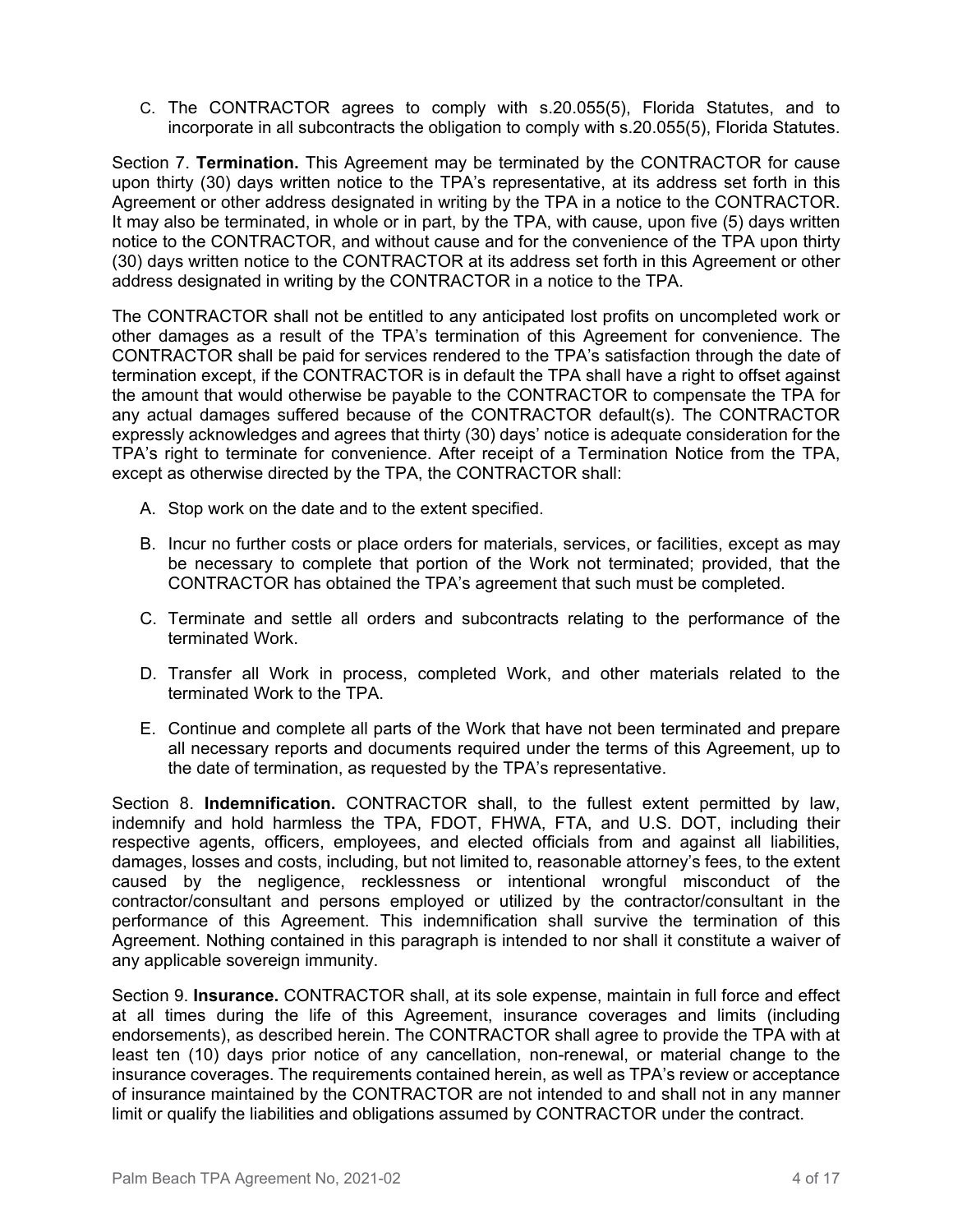- A. Commercial General Liability. The CONTRACTOR shall maintain Commercial General Liability at a limit of liability not less than \$500,000 Each Occurrence not less than a \$1,000,000 annual general aggregate inclusive of amounts provided by an umbrella or excess policy. Coverage shall not contain any endorsement excluding Contractual Liability or Cross Liability unless granted in writing by TPA. The CONTRACTOR shall provide this coverage on a primary basis. Commercial general liability insurance coverage shall include, as a minimum: (i) Premises Operations, (ii) Personal Injury Liability, (iii) Property Damage, (iv) Expanded Definition of Property Damage, (v) Products and Completed Operations, and (vi) Incidental Contractual Liability in both the primary and any umbrella policy coverage.
- B. Business Automobile Liability. CONTRACTOR shall maintain Business Automobile Liability at a limit of liability not less than \$300,000 Each Accident for all owned, non-owned and hired automobiles. In the event CONTRACTOR doesn't own any automobiles, the Business Auto Liability requirement shall be amended allowing CONTRACTOR to agree to maintain only Hired & Non-Owned Auto Liability. This amended requirement may be satisfied by way of endorsement to the Commercial General Liability, or separate Business Auto coverage form. The CONTRACTOR shall provide this coverage on a primary basis.
- C. Worker's Compensation Insurance & Employers Liability. CONTRACTOR shall maintain Worker's Compensation & Employers Liability in accordance with Ch. 440, Florida Statutes. The CONTRACTOR shall provide this coverage on a primary basis.
- D. Additional Insured. The CONTRACTOR shall endorse the TPA and FDOT as Additional Insureds with a CG 2026 Additional Insured - Designated Person or Organization endorsement, or its equivalent, to the Commercial General Liability. The Additional Insured endorsement shall read "Palm Beach MPO dba Palm Beach Transportation Planning Agency, Florida Department of Transportation, and their respective Officers, Employees, Elected Officials, and Agents." The CONTRACTOR shall provide the Additional Insured endorsements coverage on a primary basis.
- E. Waiver of Subrogation. The CONTRACTOR hereby waives any and all rights of Subrogation against the TPA and FDOT, and their respective Officers, Employees, Elected Official, and Agents for each required policy. When required by the insurer or should a policy condition not permit an insured to enter into a pre-loss agreement to waive subrogation without an endorsement to the policy, then the CONTRACTOR shall agree to notify the insurer and request the policy be endorsed with a Waiver of Transfer of rights of Recovery Against Others, or its equivalent. This Waiver of Subrogation requirement shall not apply to any policy, which specifically prohibits such an endorsement, or which voids coverage should the CONTRACTOR enter into such an agreement on a pre-loss basis.
- F. Evidence of Insurance. Prior to the CONTRACTOR commencing any Work pursuant to this Agreement, satisfactory evidence of the required insurance shall be provided to the TPA. Satisfactory evidence shall be either: (a) a copy of the declaration page certified by the insurer to the TPA designating the TPA as a "loss payee" or "additional insured" as appropriate; or (b) a certified copy of the actual insurance policy. The TPA, at is sole option, may from time to time request a certified (by the insurer) copy of any or all insurance policies required by this Agreement. In addition, the CONTRACTOR, in the manner provided in this Agreement for giving notice, shall forward to the TPA any of the instruments required hereunder within thirty (30) days of request by the TPA or, on a yearly basis, not later than the effective date of any policy or policy renewal. Use of a certificate of insurance shall not be acceptable proof that the insurance is in force. If the CONTRACTOR does not furnish proof of insurance as set forth in this Section within thirty (30) days of the receipt of a request therefore from the TPA or on a yearly basis, or if the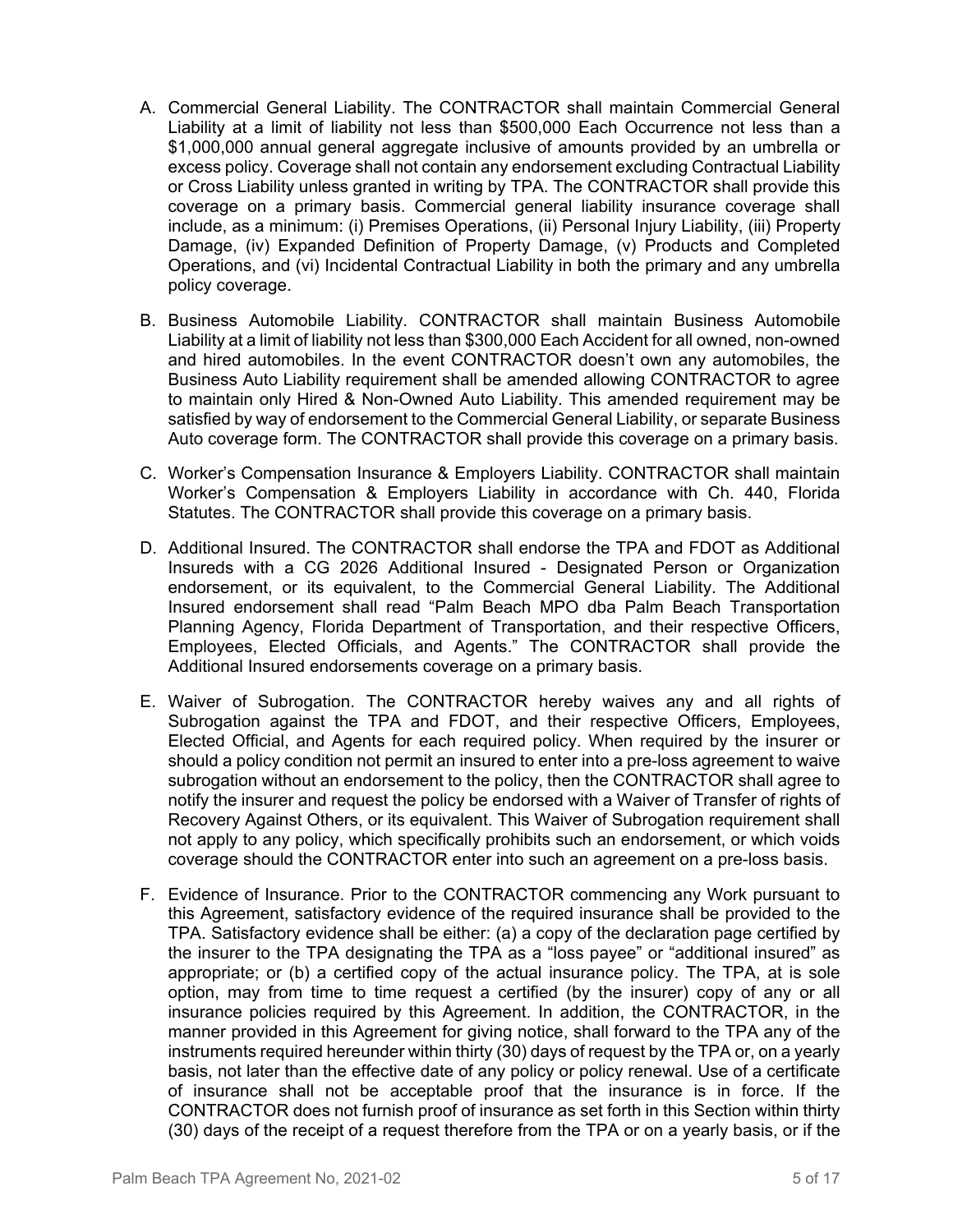CONTRACTOR fails to at all times maintain adequate insurance as required herein, the TPA may, but shall not be obligated to obtain insurance to satisfy this Section 9. In such event, the TPA shall invoice the CONTRACTOR for the costs and premiums attributable to such insurance, and the CONTRACTOR shall pay to the TPA, within ten (10) days after the CONTRACTOR's receipt of the invoice, all such insurance costs and premiums.

The policies of insurance and any notices thereunder shall be delivered to:

Palm Beach Transportation Planning Agency c/o: Executive Director 301 Datura Street West Palm Beach, Florida 33401

- G. Umbrella or Excess Liability. If necessary, the CONTRACTOR may satisfy the minimum limits required above for Commercial General Liability, Business Auto Liability, and Employer's Liability coverage under Umbrella or Excess Liability. The Umbrella or Excess Liability shall have an Aggregate limit not less than the highest "Each Occurrence" limit for either Commercial General Liability, Business Auto Liability, or Employer's Liability. The TPA shall be specifically endorsed as an "Additional Insured" on the Umbrella or Excess Liability, unless the policy notes the Umbrella or Excess Liability provides coverage on a "Follow-Form" basis.
- H. Right to Review. The TPA reserves the right to review, modify, reject, or accept any required policies of insurance, including limits, coverages, or endorsements, herein from time to time throughout the term of this Agreement. The TPA reserves the right, but not the obligation, to review and reject any insurer providing coverage because of its poor financial condition or failure to operate legally.

Section 10. **Application of Federal Requirements.** This Agreement is funded, in whole or in part, by funds made available by FTA and FHWA. Additional terms and conditions are set forth in Exhibit C attached hereto and made applicable to the CONTRACTOR. CONTRACTOR shall perform the duties and obligations described in Exhibit C and shall complete the representations and provide any information required therein.

Section 11. **Notice.** Notices, invoices, communications, and payments hereunder shall be deemed made if given by certified U.S. Mail, postage prepaid, return receipt requested; by overnight courier service; or by hand delivery. All notices, invoices, or communications shall be addressed as follows.

If to TPA: Nick Uhren Executive Director Palm Beach Transportation Planning Agency 301 Datura Street West Palm Beach, FL 33401

 $\frac{1}{\sqrt{2}}$  , and the set of the set of the set of the set of the set of the set of the set of the set of the set of the set of the set of the set of the set of the set of the set of the set of the set of the set of the

 $\mathcal{L}_\text{max}$  and  $\mathcal{L}_\text{max}$  and  $\mathcal{L}_\text{max}$  and  $\mathcal{L}_\text{max}$  and  $\mathcal{L}_\text{max}$ 

If to CONTRACTOR:

| Notice shall not be deemed complete until receipt of the delivery. Either party to this |
|-----------------------------------------------------------------------------------------|
| Agreement may unilaterally change its addressee or delivery address by giving notice to |
| the other party to this Agreement.                                                      |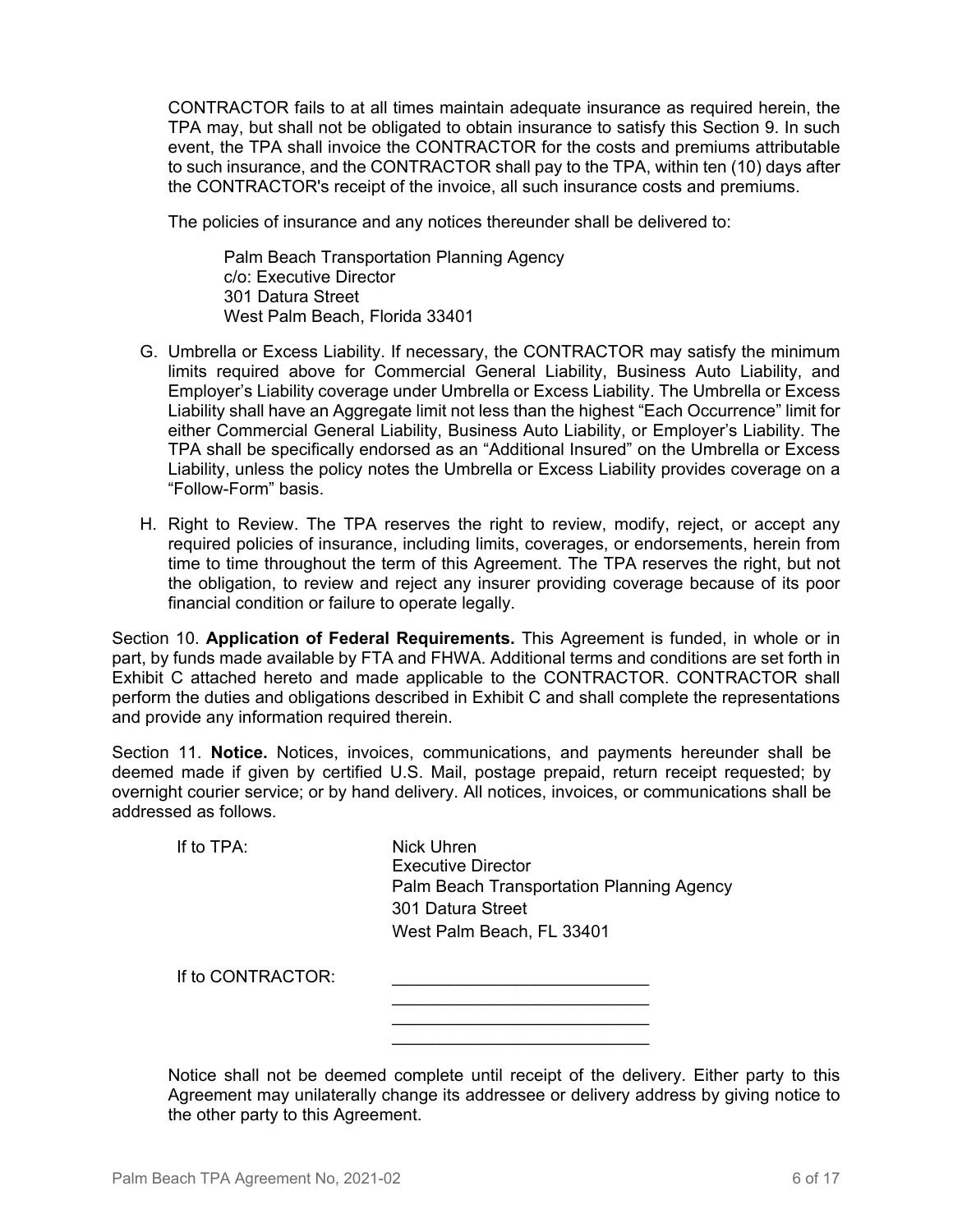### Section 12. **Other Miscellaneous Provisions**

- A. Agreement. TPA and CONTRACTOR agree that this Agreement sets forth the entire agreement between the parties, and that there are no promises or understandings other than those stated herein. No modification, amendment, or alteration in the terms or conditions contained herein shall be effective unless contained in a written document executed with the same formality and equality of dignity herewith. The preparation of this Agreement has been a joint effort of the parties, and the resulting document shall not, solely as a matter of judicial construction, be construed more severely against one of the parties than the other. The captions and section designations herein set forth are for convenience only and shall have no substantive meaning. Should any section, paragraph, sentence, clause, or provision hereof be held by a court of competent jurisdiction to be invalid, such shall not affect the remaining portions of this Agreement. Any provision of this Agreement which is of a continuing nature or imposes an obligation which extends beyond the term of this Agreement shall survive its expiration or earlier termination.
- B. Venue. This Agreement shall be governed by the laws of the State of Florida. Venue for any disputes arising out of this Agreement and for any actions involving the enforcement or interpretation of this Agreement will be in the State courts of the 18th Judicial Circuit of Palm Beach County, Florida, or the U.S. District Court, Southern District of Florida.
- C. Remedies. No remedy herein conferred upon any party is intended to be exclusive of any other remedy, and each and every such remedy shall be cumulative and shall be in addition to every other remedy given hereunder or now or hereafter existing at law or in equity or by statute or otherwise. No single or partial exercise by any party of any right, power, or remedy hereunder shall preclude any other or further exercise thereof. No person or entity other than the CONTRACTOR or TPA shall have any rights in this Agreement or any remedy against either the CONTRACTOR or TPA for a violation of any of the terms and conditions set forth herein or pertaining in any way to the services to be rendered by the CONTRACTOR to the TPA hereunder. Any costs or expenses, including reasonable attorney fees, associated with the enforcement of the terms and conditions of this Agreement shall be borne by the respective parties.
- D. E-Verify. CONTRACTOR agrees that it will utilize the U.S. Department of Homeland Security's E-Verify System (System), in accordance with law and the regulations applicable to the System, to verify the employment eligibility of its employees and that it will require any subcontractor used in the performance of the Work to verify the employment eligibility of its employees. CONTRACTOR shall provide evidence that it and its subcontractors have so verified the employment eligibility of all employees to the TPA and FDOT on forms and in the manner required by the TPA.

CONTRACTOR acknowledges that the TPA receives funds from FDOT, and that such funds may be used to pay CONTRACTOR for the services it provides under this Agreement. CONTRACTOR further acknowledges that FDOT considers the employment of unauthorized aliens a violation of Section 274A(e) of the Immigration and Nationality Act. The CONTRACTOR affirms to the TPA that it will not employ, or cause to be employed by subcontractors, any unauthorized aliens or take any other act which may cause the TPA to be in violation of any term or condition of any agreement between the TPA and FDOT. If CONTRACTOR knowingly employs or causes to be employed unauthorized aliens in connection with this agreement, such violation will be cause for unilateral cancellation of this Agreement.

E. Restrictions on Lobbying. No member or delegate to the Congress of the United States shall be admitted to any share or part of the Agreement or any benefit arising therefrom.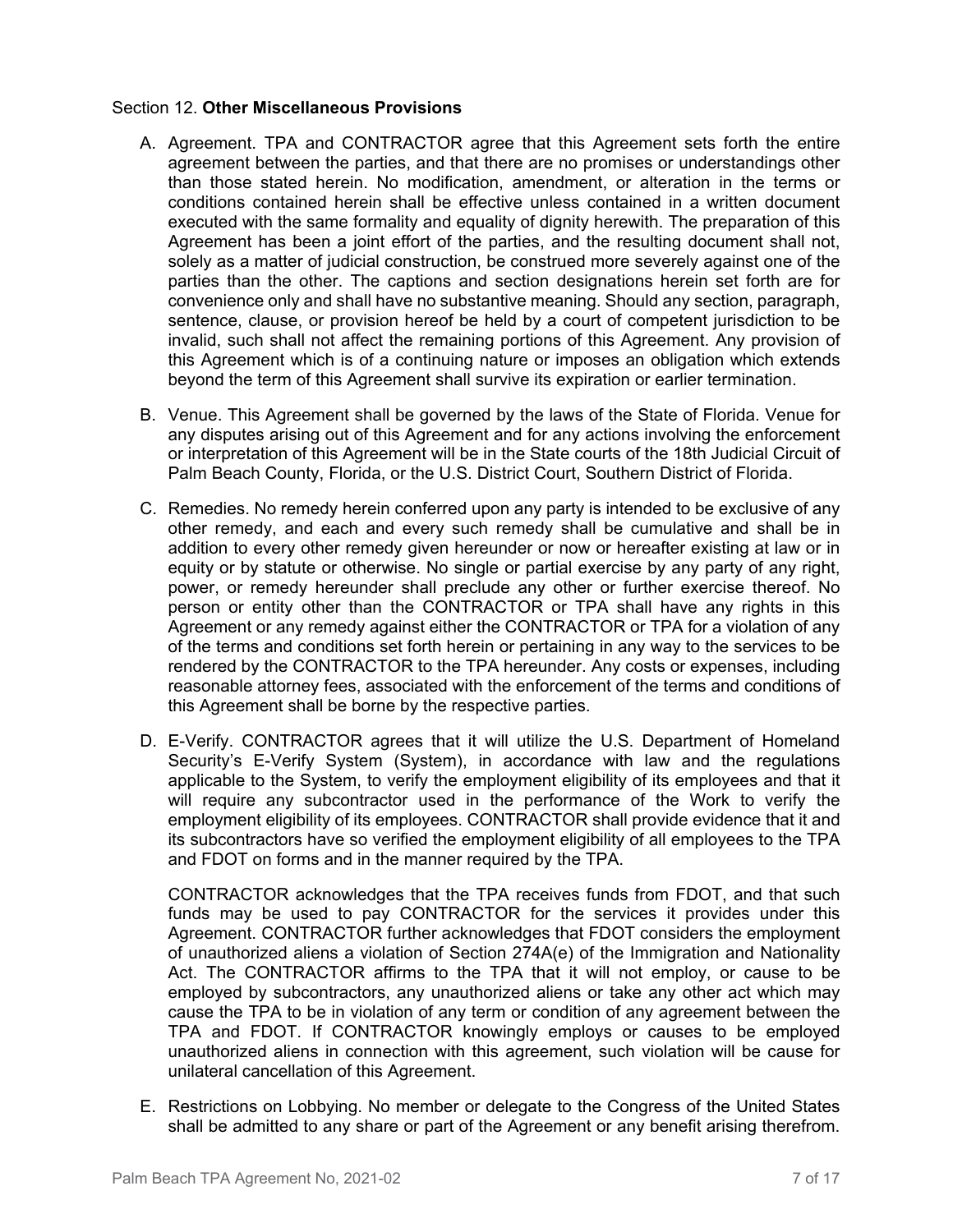No funds received pursuant to this Agreement may be expended for lobbying the Legislature, the judicial branch, or a state agency.

The CONTRACTOR agrees that to no federally-appropriated funds have been paid, or will be paid by or on behalf of the TPA, to any person for influencing or attempting to influence any officer or employee of any federal agency, a Member of Congress, an officer or employee of Congress or an employee of a Member of Congress in connection with the awarding of any federal contract, the making of any federal grant, the making of any federal loan, the entering into of any cooperative agreement, and the extension, continuation, renewal, amendment or modification of any federal contract, grant, loan or cooperative agreement. If any funds other than federally appropriated funds have been paid by the TPA to any person for influencing or attempting to influence an officer or employee of any federal agency, a Member of Congress, an officer or employee of Congress or an employee of a Member of Congress in connection with this Agreement, the undersigned shall complete and submit Standard Form-LLL, "Disclosure Form to Report Lobbying," in accordance with its instructions.

CONTRACTOR agrees that all subcontractors shall certify and disclose accordingly.

F. Conflict of Interest. CONTRACTOR agrees to comply with Conflicts of Interest requirements set forth in 23 CFR §1.33, and Section 112.311, Florida Statutes.

CONTRACTOR represents that it presently has no interest and shall acquire no interest, either direct or indirect, which would conflict in any manner with the performance or services required hereunder. The CONTRACTOR further represents that no person having any such interest shall be employed to assist in the performance of this Agreement.

CONTRACTOR agrees that no member, officer, or employee of the TPA or of the locality during his or her tenure or for two (2) years thereafter shall have any interest, direct or indirect, in this contract or the proceeds thereof.

- G. Independent Contractor Relationship. CONTRACTOR is and shall be, in the performance of the Services, an Independent Contractor and not an employee, agent, or servant of the TPA. All persons engaged in any of the Work or services performed pursuant to this Agreement shall, at all times and in all places, be subject to CONTRACTOR's sole direction, supervision, and control. The CONTRACTOR shall exercise control over the means and manner in which it and its employees perform the Work, and in all respects, the CONTRACTOR's relationship and the relationship of its employees to the TPA shall be that of an Independent Contractor and not as employees or agents of the TPA. The CONTRACTOR does not have the power or authority to bind the TPA in any promise, agreement, or representation.
- H. Assignment. Neither this Agreement nor any interest herein shall be assigned, subcontracted, conveyed, transferred, or otherwise encumbered, in whole or in part, by the CONTRACTOR without the prior written consent of the TPA, which the TPA may deny for any reason. Likewise, sub-contractors pursuant to this Agreement must also be approved by the TPA, subject to a right of denial for any reason.
- I. No Express or Intended Third Party Beneficiaries Created. The parties acknowledge that this Agreement is not intended to be a third-party beneficiary contract and confers no rights on any party other than the TPA and CONTRACTOR.
- J. Disadvantaged Business Enterprises (DBE). CONTRACTOR agrees to ensure that that DBEs, as defined in 49 C.F.R. Part 26, as amended, shall have the opportunity to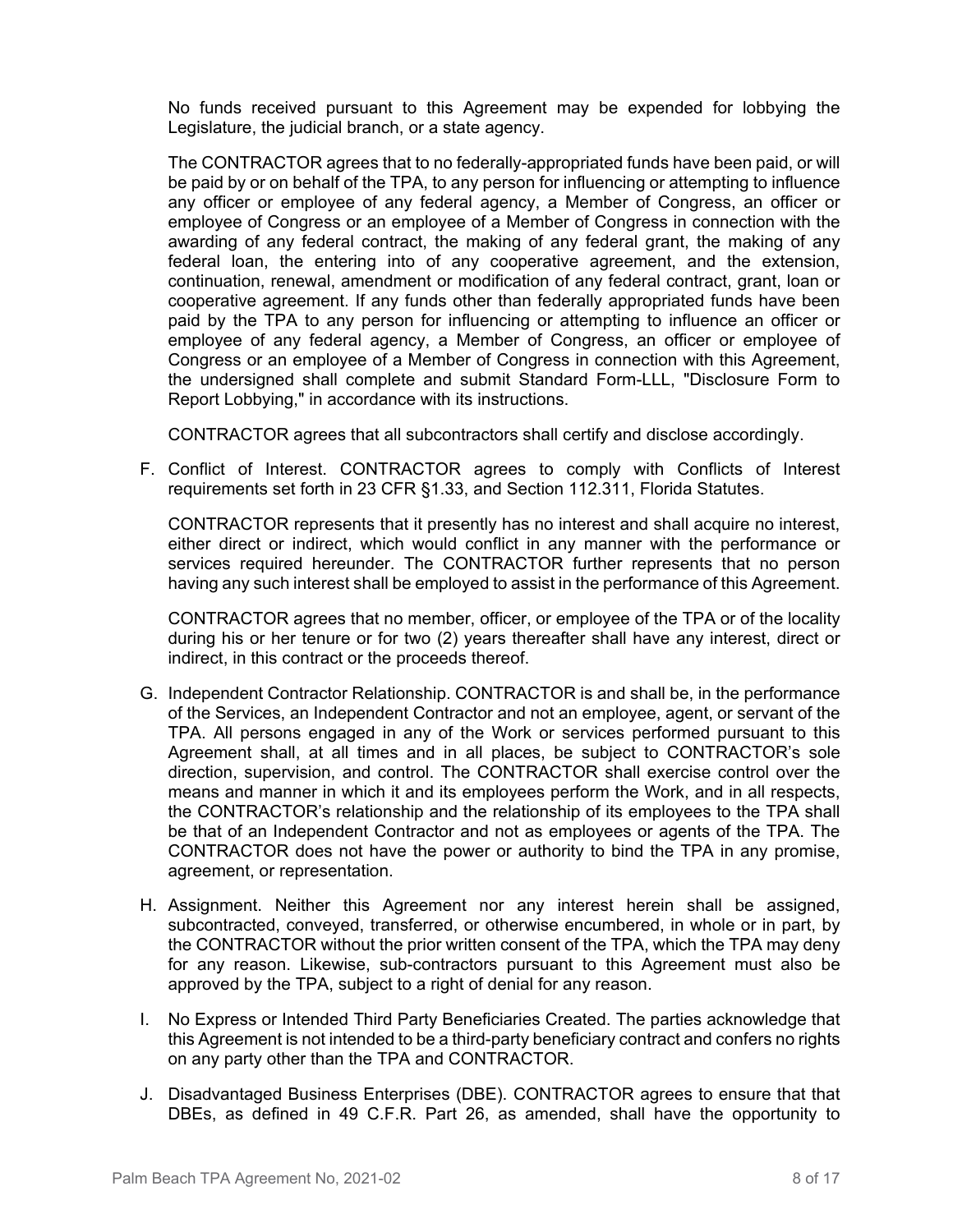participate in the performance of this Agreement. In this regard, all recipients and contractors shall take all necessary and reasonable steps in accordance with applicable federal and state laws and regulations to ensure that the DBE's have the opportunity to compete for and perform contracts. CONTRACTOR shall not discriminate on the basis of race, color, national origin or sex in the award and performance of contracts, entered pursuant to this Agreement.

- K. Truth in Negotiations Certificate. Signature of this Agreement by the CONTRACTOR shall also act as the execution of a truth-in-negotiation certificate certifying that the wage rates, over-head charges, and other costs used to determine the compensation provided for in this Agreement are accurate, complete, and current as of the date of the Agreement and no higher than those charged the CONTRACTOR's most favored customer for the same or substantially similar service.
- L. Federal and State Taxes. The TPA is exempt from payment of the Florida State Sales and Use Taxes. The TPA may sign or have cause to have signed an exemption certificate submitted by the CONTRACTOR. CONTRACTOR shall not be exempted from paying sales tax to its suppliers for materials used to fulfill contractual obligations with the TPA, nor is the CONTRACTOR authorized to use the TPA's Tax Exemption Number in securing such materials. CONTRACTOR shall be responsible for payment of its own and its share of its employee's payroll, payroll taxes, and benefits with respect to this Agreement.

[Remainder of page left blank intentionally. Signatures on following page]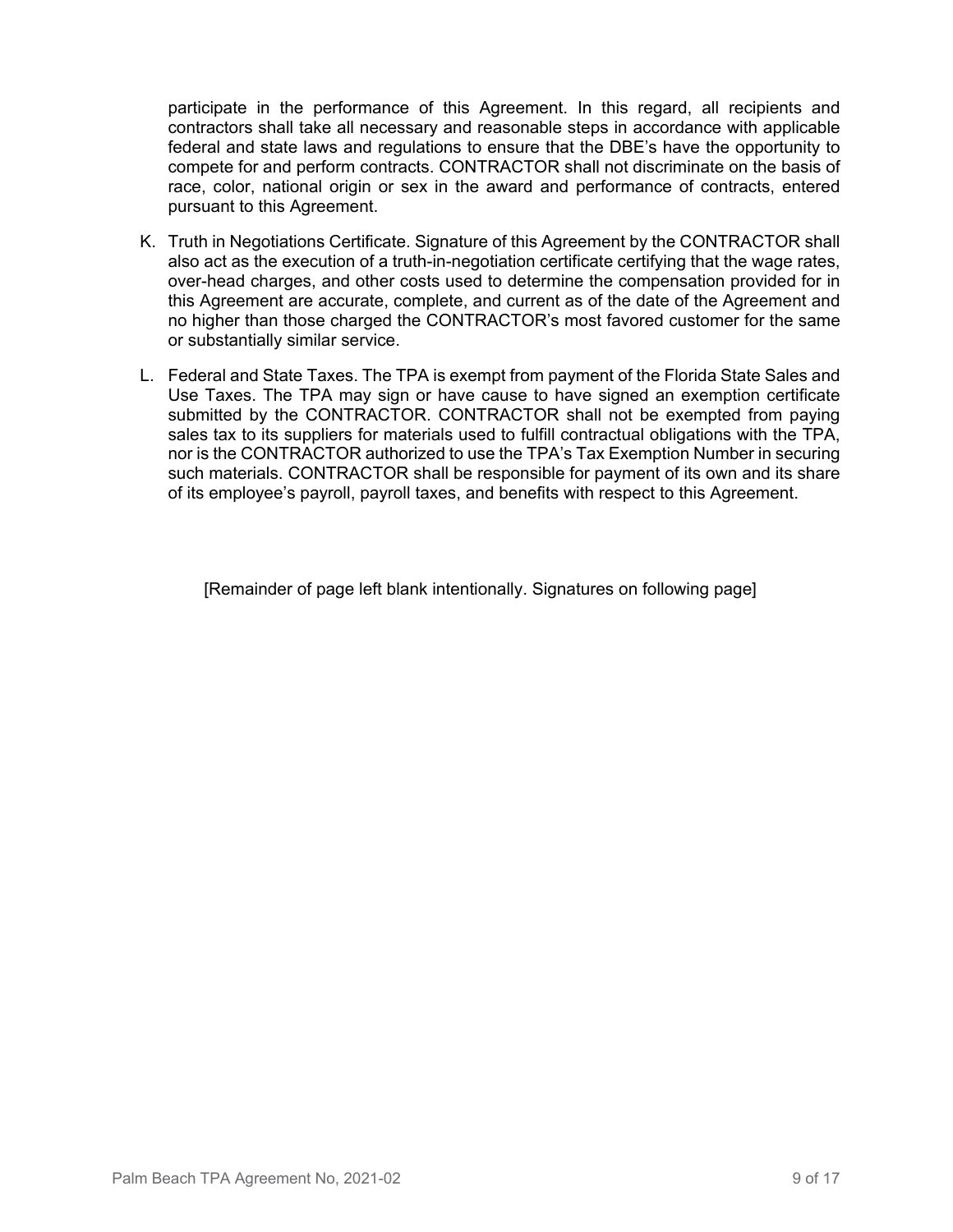**IN WITNESS WHEREOF,** the Palm Beach MPO dba the Palm Beach Transportation Planning Agency and the CONTRACTOR have hereunto executed this Agreement on the day and year above written.

| <b>CONTRACTOR</b>                                                                                                         | TPA                                                                          |
|---------------------------------------------------------------------------------------------------------------------------|------------------------------------------------------------------------------|
|                                                                                                                           | Palm Beach MPO, d/b/a<br>Palm Beach Transportation<br><b>Planning Agency</b> |
|                                                                                                                           |                                                                              |
| Print Name: ____________________________                                                                                  | <b>Nick Uhren</b><br><b>TPA Executive Director</b>                           |
| Date: <u>__________________________________</u>                                                                           |                                                                              |
| <b>ATTEST FOR CONTRACTOR:</b>                                                                                             | <b>ATTEST FOR TPA:</b>                                                       |
| <u> 1989 - Johann Barn, fransk politik amerikansk politik (d. 1989)</u><br>Print Name: <u>___________________________</u> | Margarita Pierce, TPA Executive Administrator                                |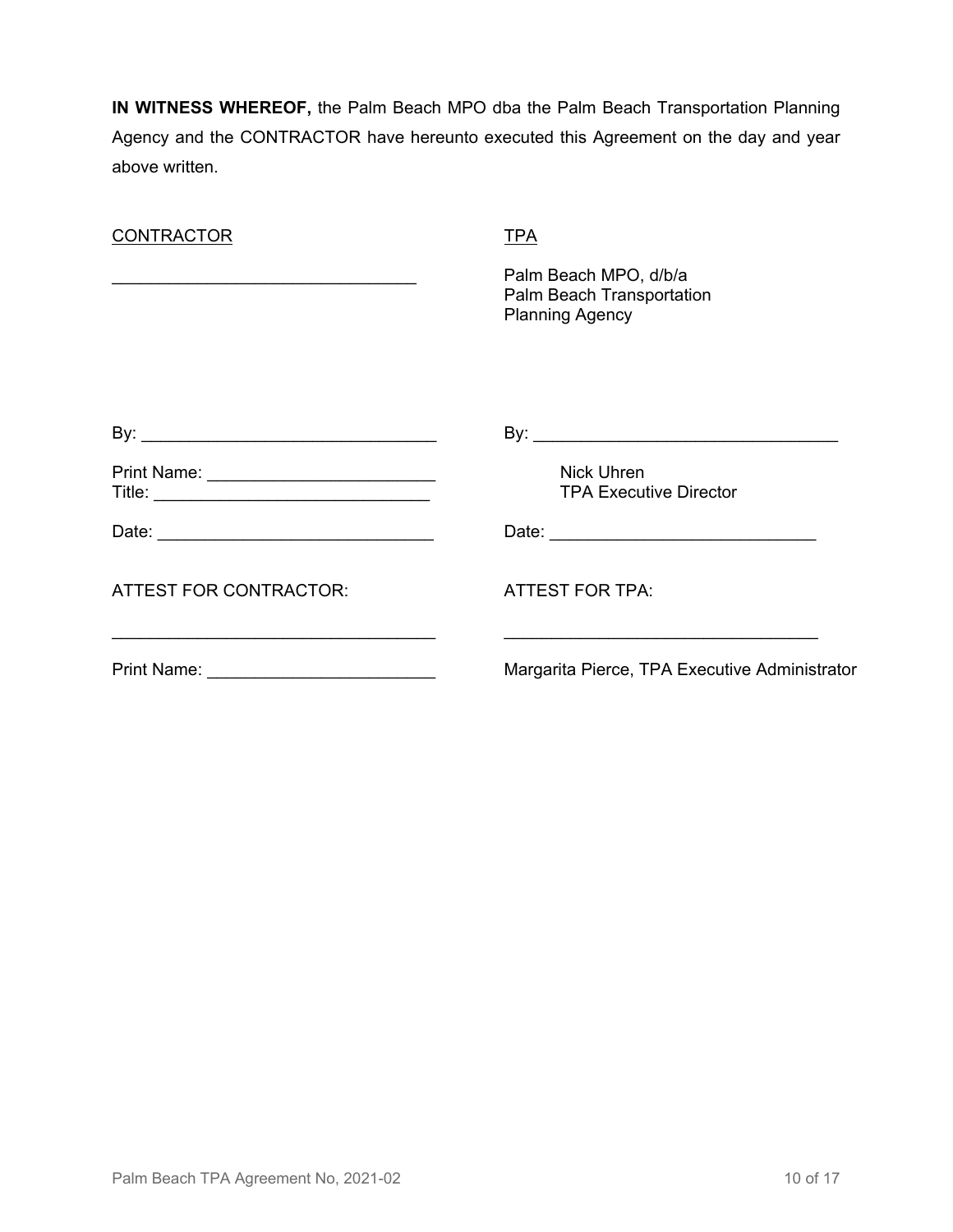## **CONTRACT EXHIBIT A – SCOPE OF SERVICES**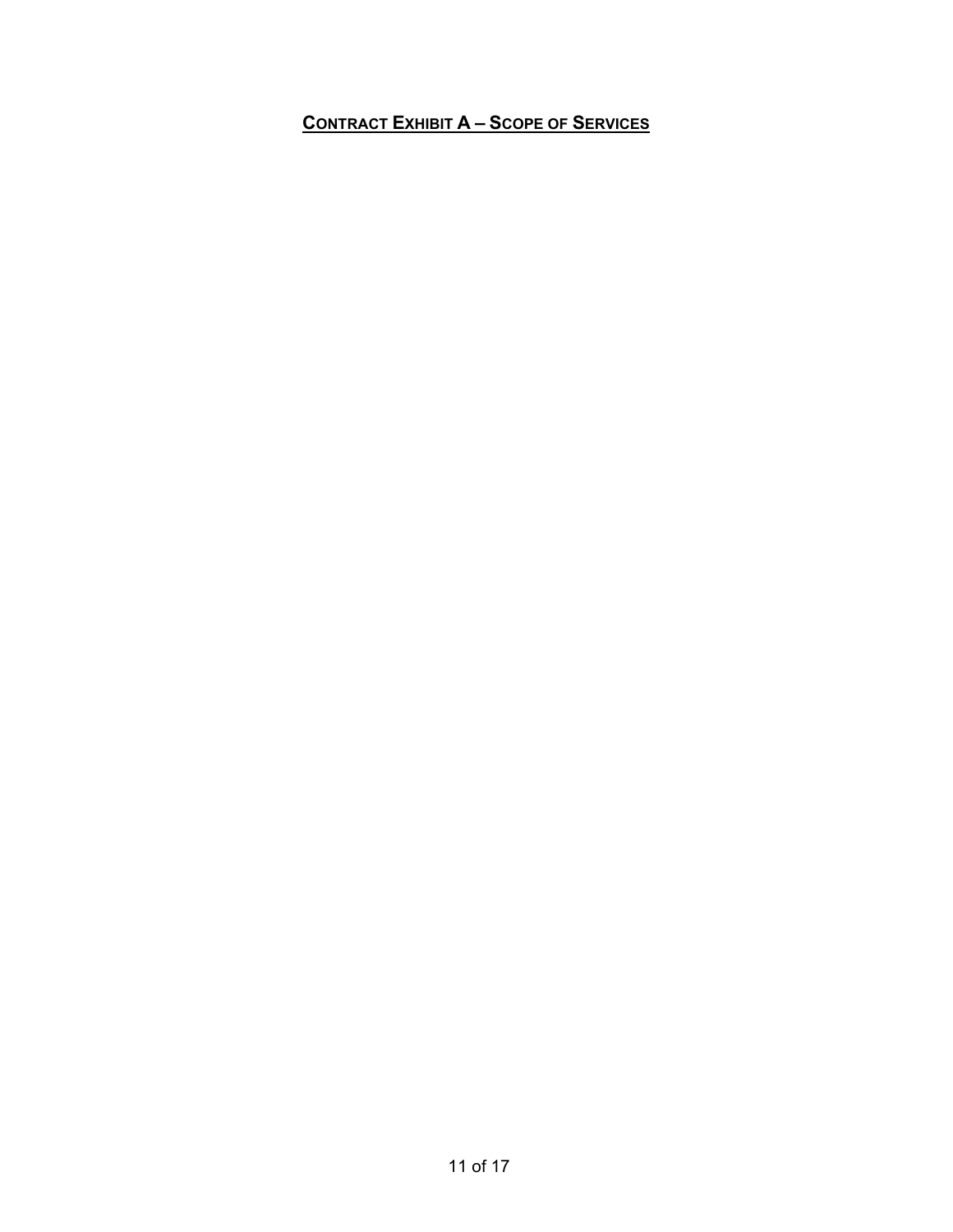## **CONTRACT EXHIBIT B – PRICE PROPOSAL**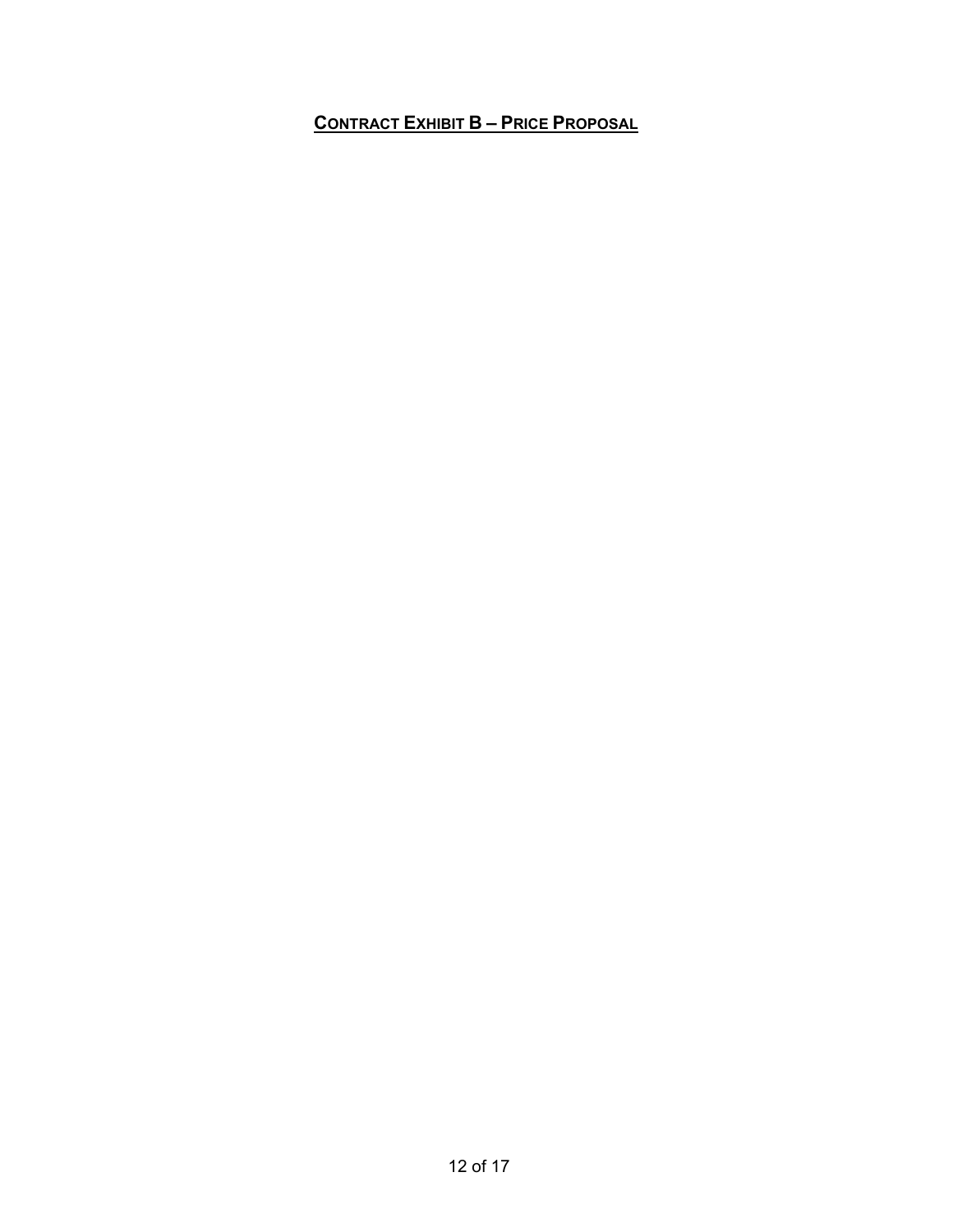## **CONTRACT EXHIBIT C – REQUIRED FEDERAL AGREEMENT CLAUSES**

During the performance of this contract, the consultant or contractor, for itself, its assignees, and successors in interest (hereinafter collectively referred to as the "contractor") agrees as follows:

1. No Government Obligation to Third Parties. CONSULTANT agrees, absent express written consent of the Federal Government, that the Federal Government is not a party to the Agreement and shall not be subject to any obligations or liabilities to any third-party contractor, or any subrecipient, or any other party pertaining to any matter resulting from this Agreement or purchase order. CONSULTANT agrees to include a similar provision in each subcontract financed in whole or in part with federal assistance provided by the FTA.

2. Program Fraud and False or Fraudulent Statements. CONSULTANT acknowledges that the provisions of the Program Fraud Civil Remedies Act of 1986, as amended, 31 USC §3801, et seq., and U.S. Department of Transportation regulations, "Program Fraud Civil Remedies," 49 CFR Part 31, apply to its activities in connection with this Agreement. Upon execution of this Agreement, CONSULTANT certifies and affirms the truthfulness and accuracy of any statement it has made, causes to be made, makes, or may make pertaining to the Agreement or the underlying FTA assisted project for which this Agreement or Work Order is being performed. In addition to other penalties that may apply, CONSULTANT acknowledges that if it makes a false, fictitious, or fraudulent claim, statement, submission, or certification, the Federal Government reserves the right to impose the penalties of the Program Fraud Civil Remedies Act of 1986 on it to the extent the Federal Government may deem appropriate. CONSULTANT also acknowledges that if it makes or causes to be made, a false, fictitious, or fraudulent claim, statement, submission, or certification to the Federal Government in connection with an urbanized area formula project financed with federal assistance authorized for 49 USC §5307, the Federal Government reserves the right to impose the penalties of 18 USC §1001 and 49 USC §5307(n) (1), to the extent the Federal Government deems appropriate. CONSULTANT agrees to include the above stated provisions in each subcontract financed in whole or in part with federal assistance provided by the FTA. CONSULTANT shall not modify the above stated provisions except to identify the subcontractor who will be subject to the provision.

3. Federal Changes. CONSULTANT shall comply at all times with all applicable FTA regulations, policies, procedures, and directives, as they may be promulgated or amended from time to time during the term of this Agreement. CONSULTANT's failure to so comply shall constitute a material breach of this Agreement. CONSULTANT agrees to include the above stated provision in each subcontract financed in whole or in part with federal assistance provided by the FTA.

4. Incorporation of Federal Transit Administration (FTA) Terms. This Agreement shall be deemed to include and does hereby incorporate by reference all standard terms and conditions required by the U.S. DOT and FTA, regardless of whether expressly set forth in this Agreement and include, but are not limited to, all of the duties, obligations, terms and conditions applicable to the Work as described in FTA Circular 4220.1F, and applicable federal law. Anything to the contrary herein notwithstanding, all FTA mandated terms shall be deemed to control in the event of a conflict with any other provisions contained in this Agreement. CONSULTANT shall not perform any act, fail to perform any act, or refuse to comply with any requirement which would cause the MPO to be in violation of its JPA or any FTA terms and conditions applicable to this Project. CONSULTANT agrees to include the above stated provision in each subcontract financed in whole or in part with FTA assisted funding.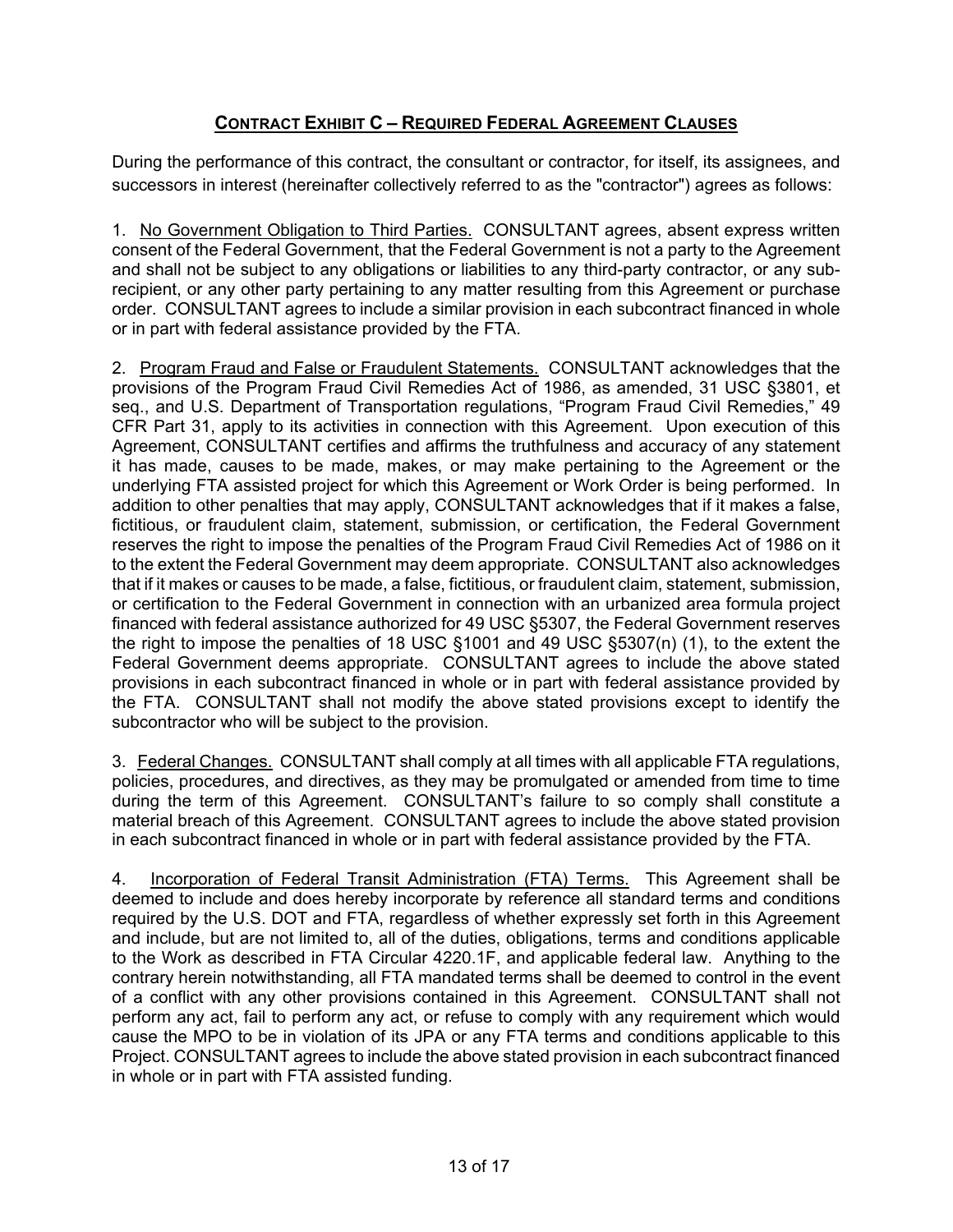- 5. Civil Rights. The following requirements apply to this Agreement:
	- A. Compliance with REGULATIONS: CONSULTANT shall comply with the Regulations relative to nondiscrimination in federally assisted programs of the U.S. Department of Transportation (hereinafter, "USDOT") Title 49, Code of Federal Regulations, Part 21, as they may be amended from time to time, (hereinafter referred to as the REGULATIONS), which are herein incorporated by reference and made a part of this contract.
	- B. Nondiscrimination. In accordance with Title VI of the Civil Rights Act, as amended, 42 USC §2000d, section 303 of the Age Discrimination Act of 1975, as amended, 42 USC §6102, section 202 of the Americans with Disabilities Act of 1990, as amended, 42 USC §12132, and Federal transit law at 49 USC §5332, as each may be amended from time to time, CONSULTANT agrees, with regard to the work performed by it during the contract, that it shall basis of race, color, creed, national origin, sex, age, or disability in the selection and retention of sub-contractors, including procurements of materials and leases of equipment. The contractor shall not participate either directly or indirectly in the discrimination prohibited by Section 21.5 of the REGULATIONS, including employment practices when the contract covers a program set forth in Appendix B of the REGULATIONS. In addition, CONSULTANT agrees to comply with all applicable federal implementing regulations and any other implementing requirements FTA and or FHWA may issue.
	- C. Solicitations for Sub-contractors, including Procurements of Materials and Equipment. In all solicitations either by competitive bidding or negotiation made by the contractor for work to be performed under sub-contract, including procurements of materials or leases of equipment, each potential sub-contractor or supplier shall be notified by the CONSULTANT of the CONSULTANTS's obligations under this contract and the REGULATIONS relative to nondiscrimination on the basis of race, color, national origin, or sex.
	- D. Equal Employment Opportunity:
		- (1) Race, Color, Creed, National Origin, Sex. In accordance with Title VII of the Civil Rights Act, as amended, 42 USC §2000e, and Federal transit laws at 49 USC §5332, CONSULTANT agrees to comply with all applicable equal employment opportunity requirements of U.S. Department of Labor (U.S. DOL) regulations, "Office of Federal Agreement Compliance Programs, Equal Employment Opportunity, Department of Labor," 41 CFR Parts 60, *et seq*., (which implement Executive Order No. 11246, "Equal Employment Opportunity," as amended by Executive Order No. 11375, "Amending Executive Order 11246 Relating to Equal Employment Opportunity," 42 USC §2000e note), and with any other applicable Federal statutes, executive orders, regulations, and Federal policies that may in the future affect construction activities undertaken in the course of the project. CONSULTANT agrees to take affirmative action to ensure that applicants are employed, and that employees are treated during employment, without regard to their race, color, creed, national origin, sex, or age.

Such action shall include, but not be limited to, the following: employment, upgrading, demotion or transfer, recruitment or recruitment advertising, layoff, or termination;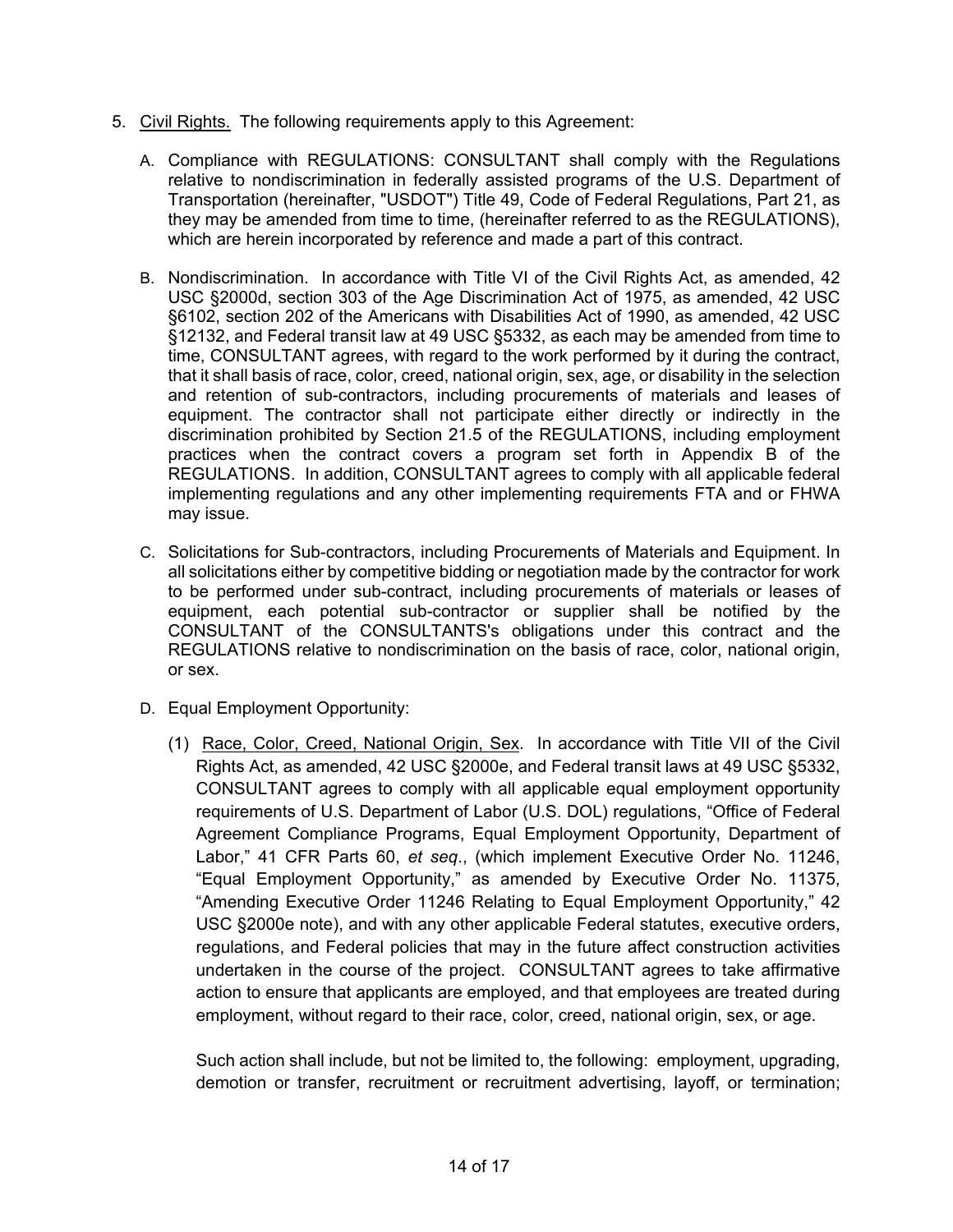rates of pay or other forms of compensation; and selection for training, including apprenticeship.

In addition, CONSULTANT agrees to comply with any implementing requirements FTA may issue.

- (2) Age. In accordance with Section 4 of the Age Discrimination in Employment Act of 1967, as amended, 29 USC §623 and federal transit law at 49 USC §5332, CONSULTANT agrees to refrain from discrimination against present and prospective employees for reason of age. In addition, CONSULTANT agrees to comply with any implementing requirements FTA may issue.
- (3) Disabilities. In accordance with section 102 of the Americans with Disabilities Act, as amended, 42 USC §12112, CONSULTANT agrees that it will comply with the requirements of U.S. Equal Employment Opportunity Commission, "Regulations to Implement the Equal Employment Provisions of the Americans with Disabilities Act," 29 CFR Part 1630, pertaining to employment of persons with disabilities. In addition, CONSULTANT agrees to comply with any implementing requirements FTA may issue.
- E. CONSULTANT also agrees to include these requirements in each subcontract financed in whole or in part with Federal assistance provided by FTA, modified only to identify the affected parties.
- F. Information and Reports. CONSULTANT shall provide all information and reports required by the REGULATIONS or directives issued pursuant thereto, and shall permit access to its books, records, accounts, other sources of information, and its facilities as may be determined by the Florida Department of Transportation or the Federal Highway Administration, Federal Transit Administration, Federal Aviation Administration, and Federal Motor Carrier Safety Administration to be pertinent to ascertain compliance with such REGULATIONS, orders and instructions. Where any information required of a CONSULTANT is in the exclusive possession of another who fails or refuses to furnish this information the contractor shall so certify to the Florida Department of Transportation, or the Federal Highway Administration, Federal Transit Administration, Federal Aviation Administration, or Federal Motor Carrier Safety Administration as appropriate, and shall set forth what efforts it has made to obtain the information.
- G. Sanctions for Noncompliance. In the event of the CONSULTANTS's noncompliance with the nondiscrimination provisions of this contract, the Florida Department of Transportation shall impose such contract sanctions as it or the Federal Highway Administration, Federal Transit Administration, Federal Aviation Administration, or Federal Motor Carrier Safety Administration may determine to be appropriate, including, but not limited to:
	- (1) withholding of payments to the contractor under the contract until the contractor complies, and/or
	- (2) cancellation, termination, or suspension of the contract, in whole or in part.
- H. Incorporation of Provisions: CONSULTANT shall include the provisions of paragraphs (1) through (8) in every sub-contract, including procurements of materials and leases of equipment, unless exempt by the REGULATIONS, or directives issued pursuant thereto.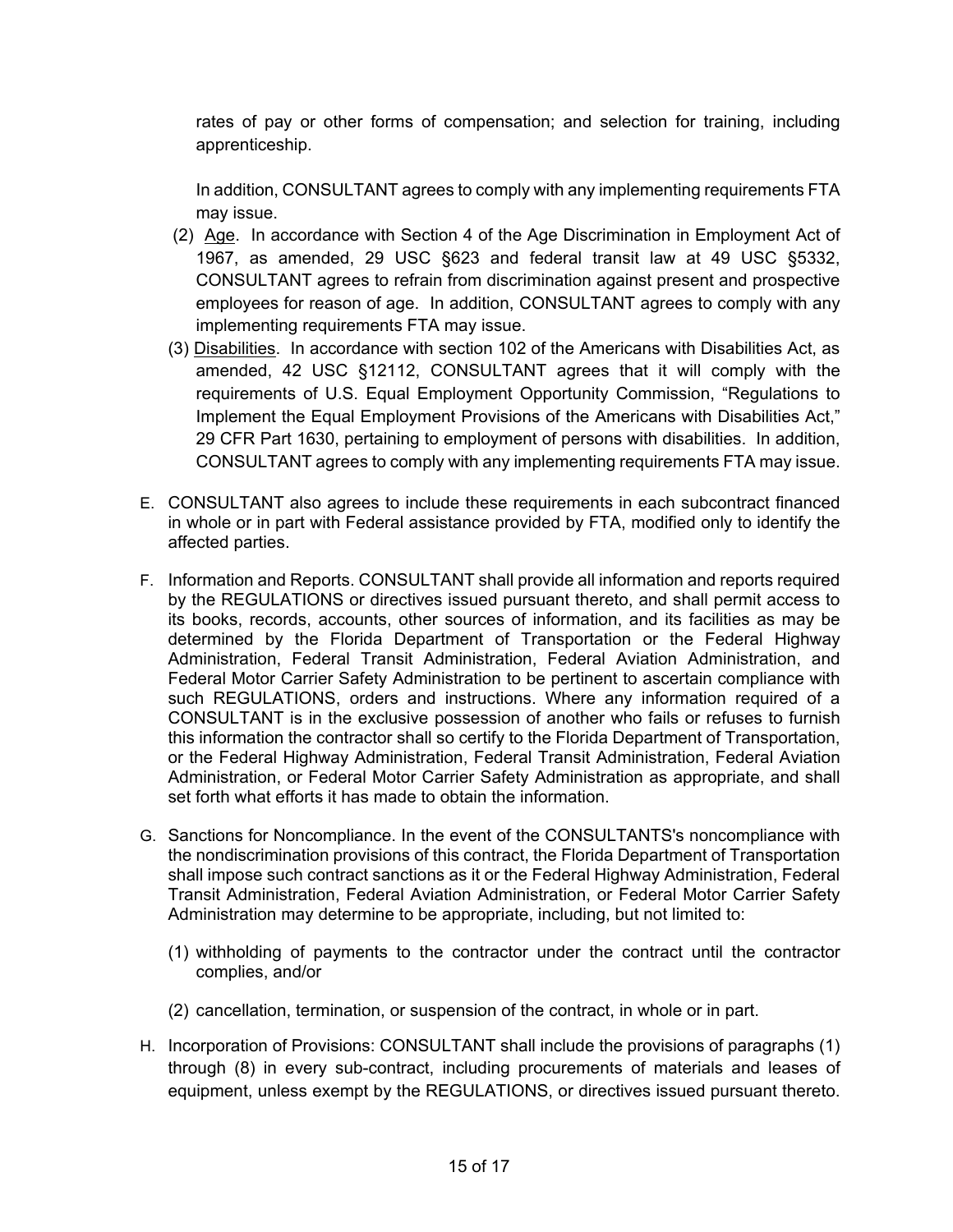The contractor shall take such action with respect to any sub-contract or procurement as the Florida Department of Transportation or the Federal Highway Administration, Federal Transit Administration, Federal Aviation Administration, or Federal Motor Carrier Safety Administration may direct as a means of enforcing such provisions including sanctions for noncompliance, provided, however, that, in the event a contractor becomes involved in, or is threatened with, litigation with a sub-contractor or supplier as a result of such direction, the contractor may request the Florida Department of Transportation to enter into such litigation to protect the interests of the Florida Department of Transportation, and, in addition, the contractor may request the United States to enter into such litigation to protect the interests of the United States.

I. Compliance with Nondiscrimination Statutes and Authorities: Title VI of the Civil Rights Act of 1964 (42 U.S.C.§ 2000d et seq., 78 stat. 252), (prohibits discrimination on the basis of race, color, national origin); and 49 CFR Part 21; The Uniform Relocation Assistance and Real Property Acquisition Policies Act of 1970, (42 U.S.C. § 4601), (prohibits unfair treatment of persons displaced or whose property has been acquired because of Federal or Federal- aid programs and projects); Federal-Aid Highway Act of 1973, (23 U.S.C. § 324 et seq.), (prohibits discrimination on the basis of sex); Section 504 of the Rehabilitation Act of 1973, (29 U.S.C. § 794 et seq.), as amended, (prohibits discrimination on the basis of disability); and 49 CFR Part 27; The Age Discrimination Act of 1975, as amended, (42 U.S.C. § 6101 et seq.), (prohibits discrimination on the basis of age); Airport and Airway Improvement Act of 1982, (49 USC § 471, Section 47123), as amended, (prohibits discrimination based on race, creed, color, national origin, or sex); The Civil Rights Restoration Act of 1987, (PL 100-209), (Broadened the scope, coverage and applicability of Title VI of the Civil Rights Act of 1964, The Age Discrimination Act of 1975 and Section 504 of the Rehabilitation Act of 1973, by expanding the definition of the terms "programs or activities" to include all of the programs or activities of the Federal-aid recipients, subrecipients and contractors, whether such programs or activities are Federally funded or not); Titles II and III of the Americans with Disabilities Act, which prohibit discrimination on the basis of disability in the operation of public entities, public and private transportation systems, places of public accommodation, and certain testing entities (42 U.S.C. §§ 12131 -- 12189) as implemented by Department of Transportation regulations at 49 C.F.R. parts 37 and 38; The Federal Aviation Administration's Non-discrimination statute (49 U.S.C. § 47123) (prohibits discrimination on the basis of race, color, national origin, and sex); Executive Order 12898, Federal Actions to Address Environmental Justice in Minority Populations and Low-Income Populations, which ensures non-discrimination against minority populations by discouraging programs, policies, and activities with disproportionately high and adverse human health or environmental effects on minority and low- income populations; Executive Order 13166, Improving Access to Services for Persons with Limited English Proficiency, and resulting agency guidance, national origin discrimination includes discrimination because of limited English proficiency (LEP). To ensure compliance with Title VI, you must take reasonable steps to ensure that LEP persons have meaningful access to your programs (70 Fed. Reg. at 74087 to 74100); Title IX of the Education Amendments of 1972, as amended, which prohibits you from